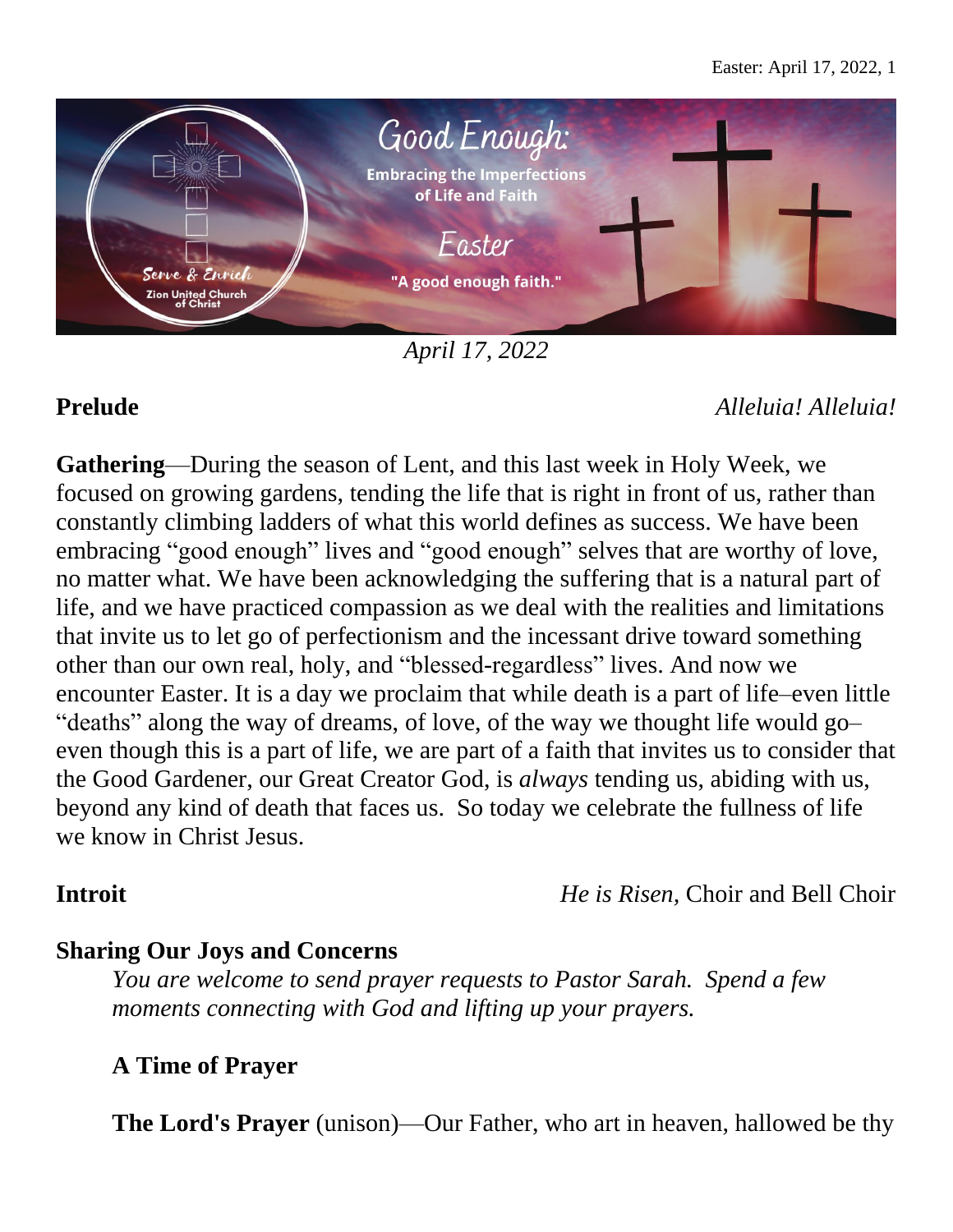name, thy kingdom come, thy will be done, on earth as it is in heaven. Give us this day our daily bread. And forgive us our debts, as we forgive our debtors. And lead us not into temptation, but deliver us from evil. For thine is the kingdom, and the power, and the glory, forever. Amen.

### **Bell Anthem** *Alleluia! Hearts to Heaven*

### **We Hear God's Word** *John 20:1-18 (NRSV)*

Early on the first day of the week, while it was still dark, Mary Magdalene came to the tomb and saw that the stone had been removed from the tomb. So she ran and went to Simon Peter and the other disciple, the one whom Jesus loved, and said to them, "They have taken the Lord out of the tomb, and we do not know where they have laid him."

Then Peter and the other disciple set out and went toward the tomb. The two were running together, but the other disciple outran Peter and reached the tomb first. He bent down to look in and saw the linen wrappings lying there, but he did not go in. Then Simon Peter came, following him, and went into the tomb. He saw the linen wrappings lying there, and the cloth that had been on Jesus 'head, not lying with the linen wrappings but rolled up in a place by itself. Then the other disciple, who reached the tomb first, also went in, and he saw and believed; for as yet they did not understand the scripture, that he must rise from the dead. Then the disciples returned to their homes.

But Mary stood weeping outside the tomb. As she wept, she bent over to look into the tomb; and she saw two angels in white, sitting where the body of Jesus had been lying, one at the head and the other at the feet. They said to her, "Woman, why are you weeping?" She said to them, "They have taken away my Lord, and I do not know where they have laid him."

When she had said this, she turned around and saw Jesus standing there, but she did not know that it was Jesus. Jesus said to her, "Woman, why are you weeping? Whom are you looking for?" Supposing him to be the gardener, she said to him, "Sir, if you have carried him away, tell me where you have laid him, and I will take him away." Jesus said to her, "Mary!" She turned and said to him in Hebrew, "Rabbouni!" (which means Teacher). Jesus said to her, "Do not hold on to me, because I have not yet ascended to the Father. But go to my brothers and say to them, 'I am ascending to my Father and your Father, to my God and your God.'"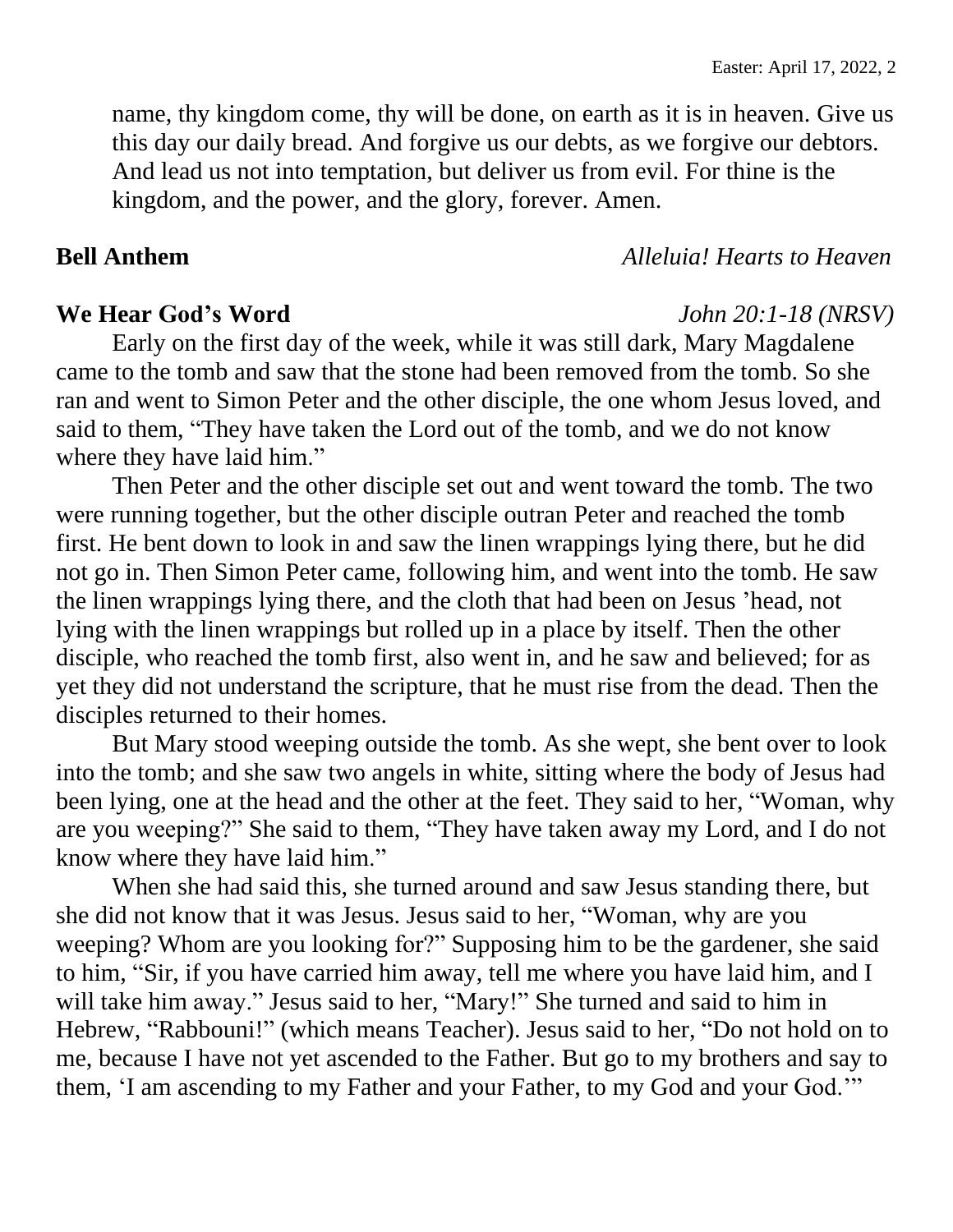Mary Magdalene went and announced to the disciples, "I have seen the Lord"; and she told them that he had said these things to her.

# **Thoughts about an Imperfect Life and Faith**

"A Good Enough Faith: Lessons from the Garden"

**Hymn** *In the Garden*, #300

## **We Respond to God's Word with Our Giving**

**Invitation—** The gift of God is here with us, for the presence of the risen Christ is with us always. In gratitude, may we offer our gifts, as we give thanks to the Lord, who is good. Truly, God's steadfast love endures forever.~

**April Benevolence**—Our Church's Wider Mission

You can mail your offerings to our office or give online at www.zionuccindy.net/donate

## **Doxology**

Praise God from whom all blessings flow, Praise Jesus Christ, our burdens know, Praise Spirit through whom our hearts grow, Praise Three-in-One, from here below.

**We Give Thanks**— Generous God, in light of your extravagant blessings–no matter what the state of the world or our imperfect lives–we offer our gifts and ourselves, and know that you transform what we plant into the produce of love. Amen.

**Hymn** *Christ the Lord is Risen Today,* #288

# **A Blessing for When You Are Being Planted**

*Blessed are you* who are buried. You who feel stuck in the depths of grief and despair or who sit in the pit of unknowing. You who are learning to trust the timing of a tender Gardener.